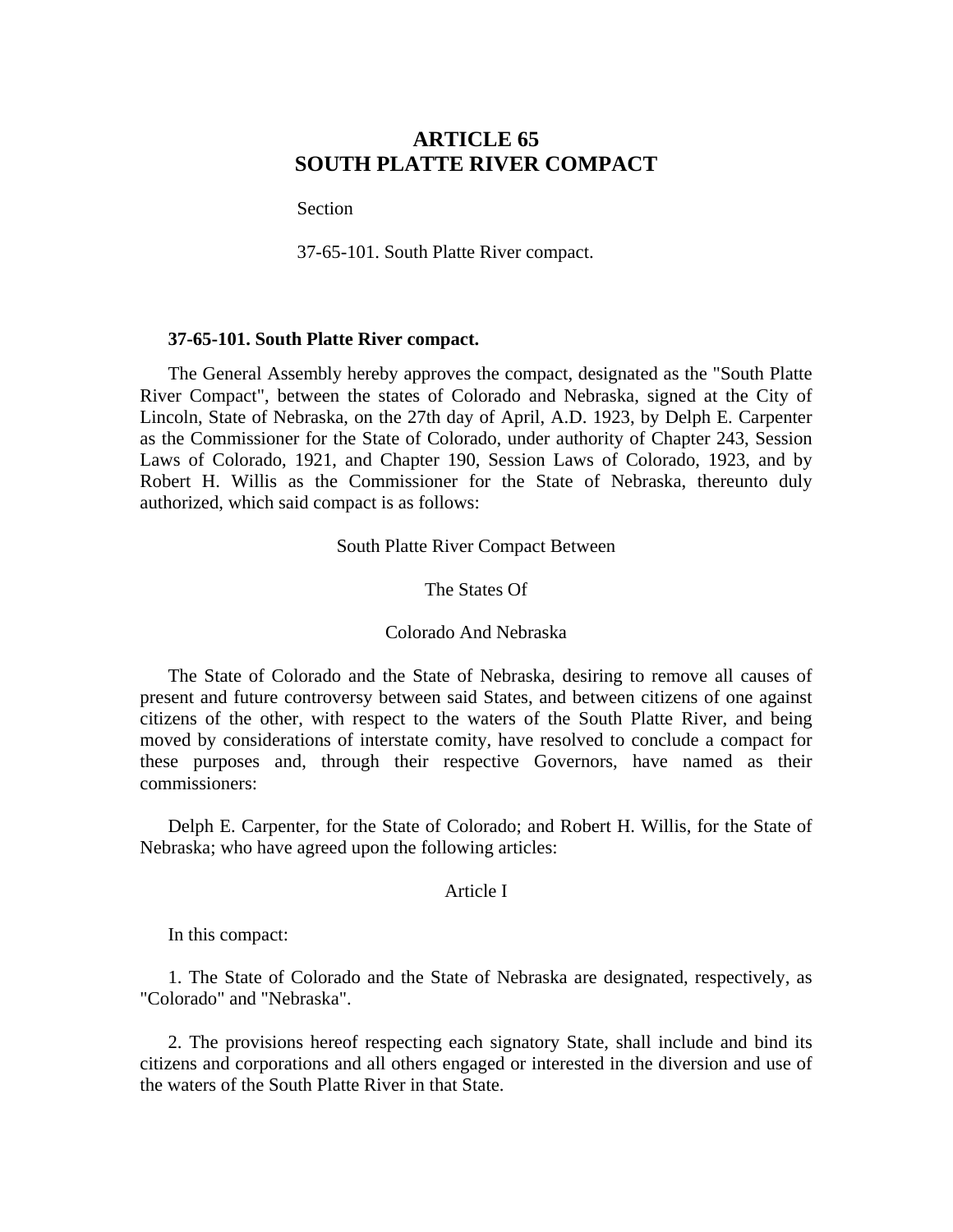3. The term "Upper Section" means that part of the South Platte River in the State of Colorado above and westerly from the west boundary of Washington County, Colorado.

4. The term "Lower Section" means that part of the South Platte River in the State of Colorado between the west boundary of Washington County and the intersection of said river with the boundary line common to the signatory States.

5. The term "Interstate Station" means that streams gauging station described in Article II.

6. The term "flow of the river" at the Interstate Station means the measured flow of the river at said station plus all increment to said flow entering the river between the Interstate Station and the diversion works of the Western Irrigation District in Nebraska.

### Article II

1. Colorado and Nebraska, at their joint expense, shall maintain a stream gauging station upon the South Platte River at the river bridge near the town of Julesburg, Colorado, or at a convenient point between said bridge and the diversion works of the canal of the Western Irrigation District in Nebraska, for the purpose of ascertaining and recording the amount of water flowing in said river from Colorado into Nebraska and to said diversion works at all times between the first day of April and the fifteenth day of October of each year. The location of said station may be changed from year to year as the river channels and water flow conditions of the river may require.

2. The State Engineer of Colorado and the Secretary of the Department of Public Works of Nebraska shall make provision for the co-operative gauging at and the details of operation of said station and for the exchange and publication of records and data. Said state officials shall ascertain the rate of flow of the South Platte River through the Lower Section in Colorado and the time required for increases or decreases of flow, at points within said Lower Section, to reach the Interstate Station. In carrying out the provisions of Article IV of this compact, Colorado shall always be allowed sufficient time for any increase in flow (less permissible diversions) to pass down the river and be recorded at the Interstate Station.

#### Article III

The waters of Lodgepole Creek, a tributary of the South Platte River flowing through Nebraska and entering said river within Colorado, hereafter shall be divided and apportioned between the signatory States as follows:

1. The point of division of the waters of Lodgepole Creek shall be located on said creek two miles north of the boundary line common to the signatory states.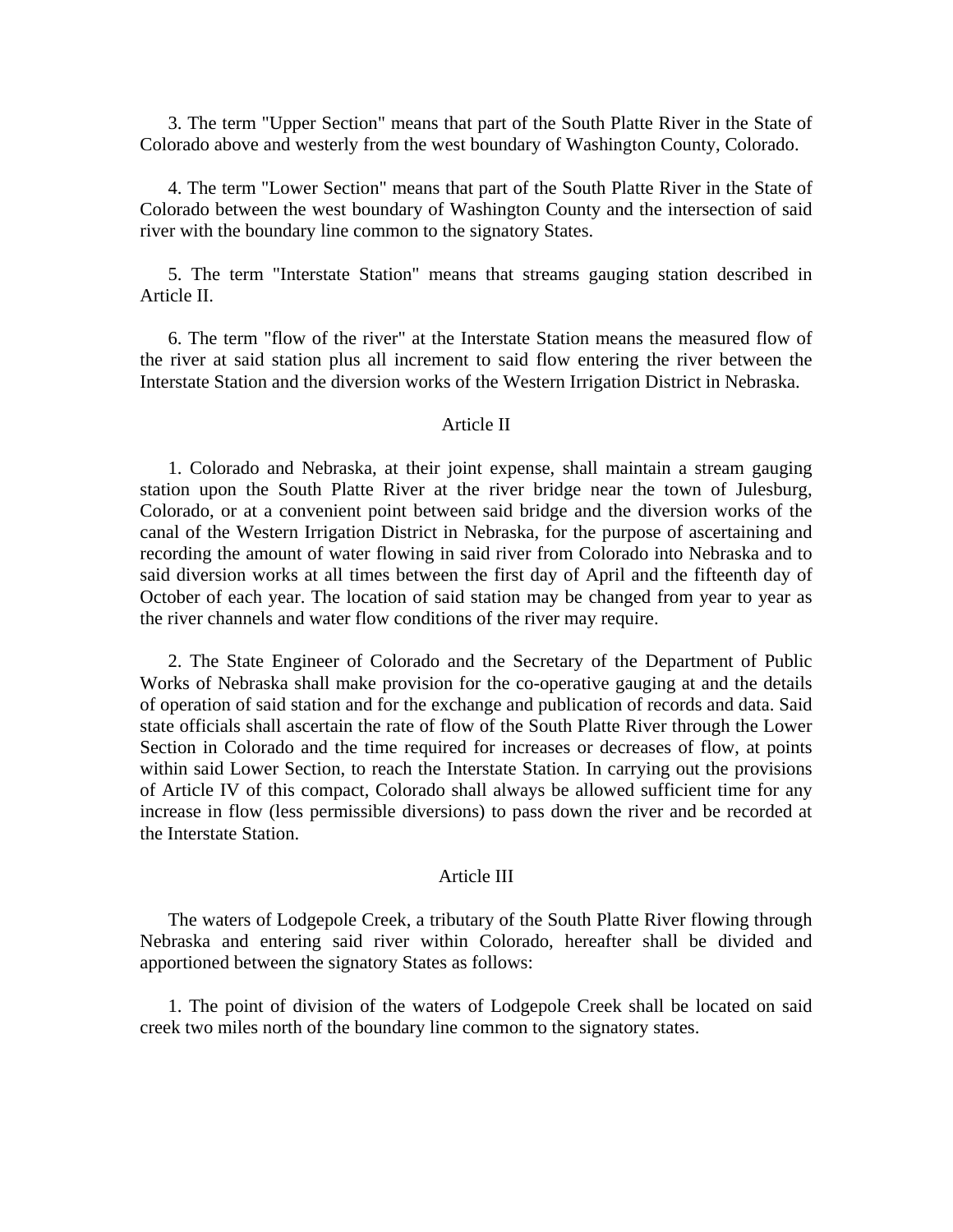2. Nebraska shall have the full and unmolested use and benefit of all waters flowing in Lodgepole Creek above the point of diversion and Colorado waives all present and future claims to the use of said waters. Colorado shall have the exclusive use and benefit of all waters flowing at or below the point of division.

3. Nebraska may use the channel of Lodgepole Creek below the point of division and the channel of the South Platte River between the mouth of Lodgepole Creek and the Interstate Station, for the carriage of any waters of Lodgepole Creek which may be stored in Nebraska above the point of division and which Nebraska may desire to deliver to ditches from the South Platte River in Nebraska, and any such waters so carried shall be free from interference by diversions in Colorado and shall not be included as a part of the flow of the South Platte River to be delivered by Colorado at the Interstate Station in compliance with Article IV of this compact, provided, however, that such runs of stored water shall be made in amounts of not less than ten cubic feet per second of time and for periods of not less than twenty-four hours.

#### Article IV

The waters of the South Platte River hereafter shall be divided and apportioned between the signatory States as follows:

1. At all times between the fifteenth day of October of any year and the first day of April of the next succeeding year, Colorado shall have the full and uninterrupted use and benefit of the waters of the river flowing within the boundaries of the State, except as otherwise provided by Article VI.

2. Between the first day of April and the fifteenth day of October of each year, Colorado shall not permit diversions from the Lower Section of the river, to supply Colorado appropriations having adjudicated dates of priority subsequent to the fourteenth day of June, 1897, to an extent that will diminish the flow of the river at the Interstate Station, on any day, below a mean flow of 120 cubic feet of water per second of time, except as limited in paragraph three (3) of this Article.

3. Nebraska shall not be entitled to receive and Colorado shall not be required to deliver, on any day, any part of the flow of the river to pass the Interstate Station, as provided by paragraph two (2) of this Article, not then necessary for beneficial use by those entitled to divert water from said river within Nebraska.

4. The flow of the river at the Interstate Station shall be used by Nebraska to supply the needs of present perfected rights to the use of water from the river within said State before permitting diversions from the river by other claimants.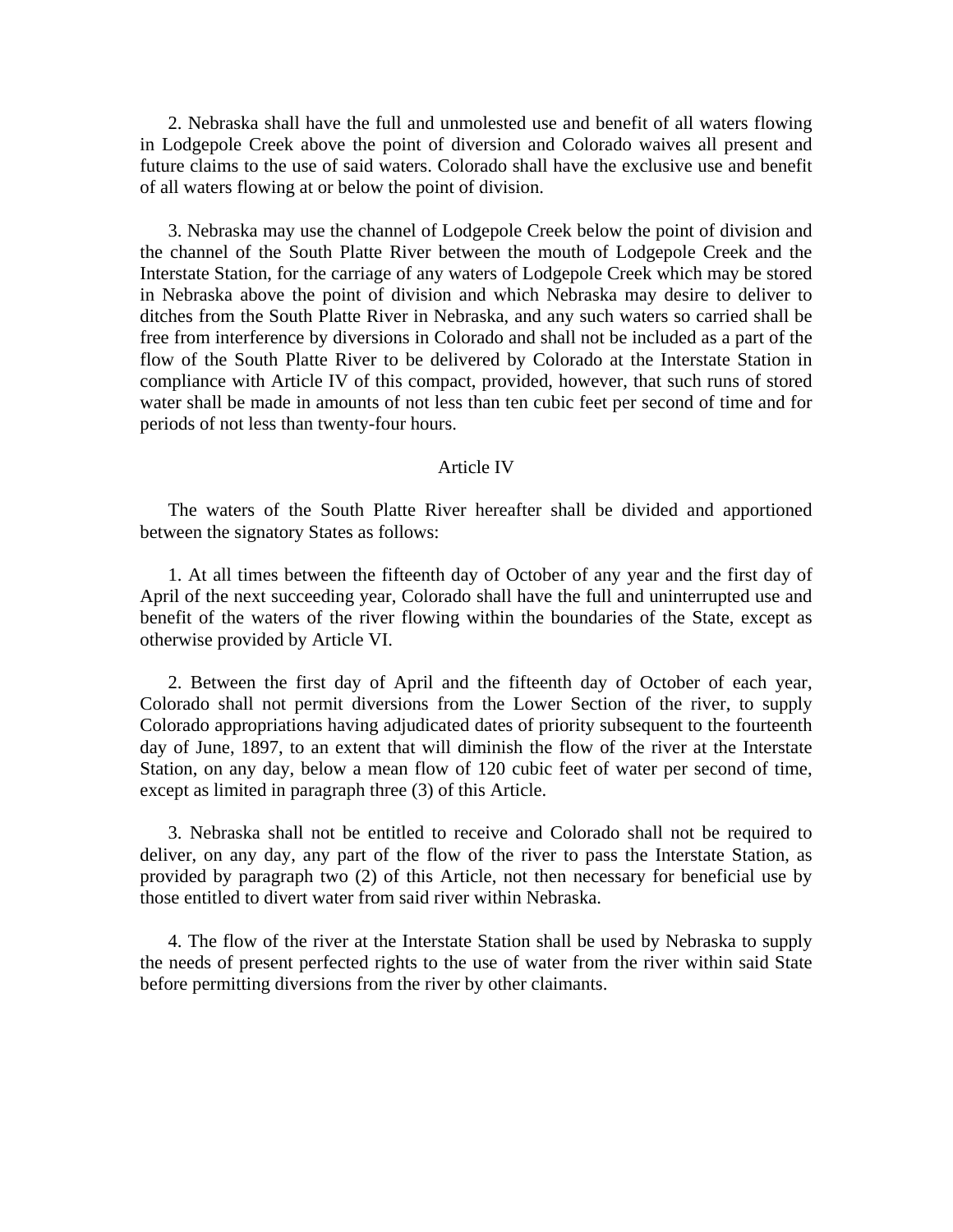5. It is recognized that variable climatic conditions, the regulation and administration of the stream in Colorado, and other causes, will produce diurnal and other unavoidable variations and fluctuations in the flow of the river at the Interstate Station, and it is agreed that, in the performance of the provisions of said paragraph two (2), minor or compensating irregularities and fluctuations in the flow at the Interstate Station shall be permitted; but where any deficiency of the mean daily flow at the Interstate Station may have been occasioned by neglect, error or failure in the performance of duty by the Colorado water officials having charge of the administration of diversions from the Lower Section of the river in that state, each such deficiency shall be made up, within the next succeeding period of seventy-two hours, by delivery of additional flow at the Interstate Station, over and above the amount specified in paragraph two (2) of this Article, sufficient to compensate for such deficiency.

6. Reductions in diversions from the Lower Section of the river, necessary to the performance of paragraph two (2) of this Article by Colorado, shall not impair the rights of appropriators in Colorado (not to include the proposed Nebraska canal described in Article VI), whose supply has been so reduced, to demand and receive equivalent amounts of water from other parts of the stream in that State according to its Constitution, laws, and the decisions of its courts.

7. Subject to compliance with the provisions of this Article, Colorado shall have and enjoy the otherwise full and uninterrupted use and benefit of the waters of the river which hereafter may flow within the boundaries of that State from the first day of April to the fifteenth day of October in each year, but Nebraska shall be permitted to divert, under and subject to the provisions and conditions of Article VI, any surplus waters which otherwise would flow past the Interstate Station.

#### Article V

1. Colorado shall have the right to maintain, operate, and extend, within Nebraska, the Peterson Canal and other canals of the Julesburg Irrigation District which now are or may hereafter be used for the carriage of water from the South Platte River for the irrigation of lands in both states, and Colorado shall continue to exercise control and jurisdiction of said canals and the carriage and delivery of water thereby. This Article shall not excuse Nebraska water users from making reports to Nebraska officials in compliance with the Nebraska laws.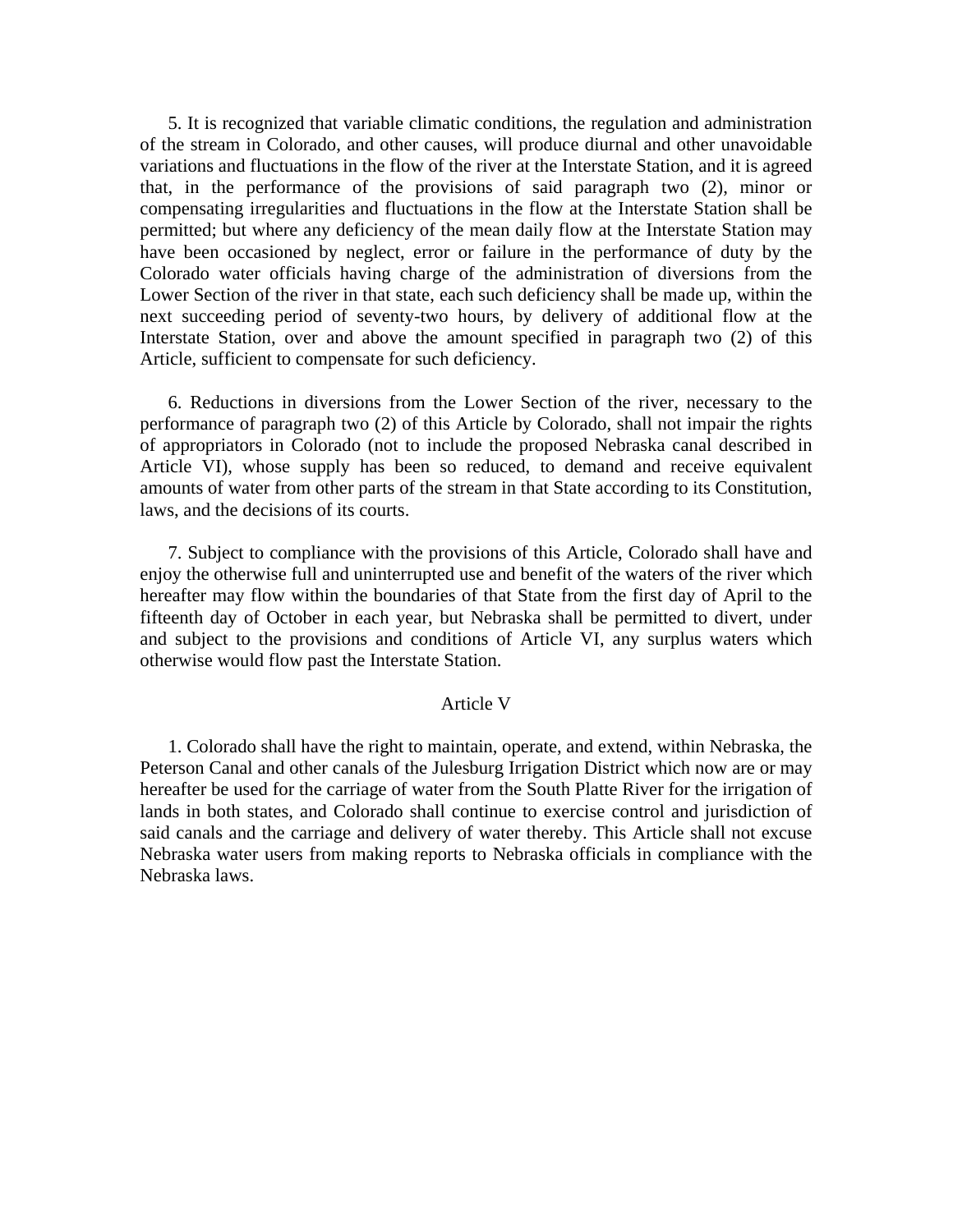2. Colorado waives any objection to the delivery of water for irrigation of lands in Nebraska by the canals mentioned in paragraph one (1) of this Article, and agrees that all interests in said canals and the use of waters carried thereby, now or hereafter acquired by owners of lands in Nebraska, shall be afforded the same recognition and protection as are the interests of similar land owners served by said canals within Colorado; provided, however, that Colorado reserves to those in control of said canals the right to enforce the collection of charges or assessments, hereafter levied or made against such interest of owners of the lands in Nebraska, by withholding the delivery of water until the payment of such charges or assessments; provided, however, such charges or assessments shall be the same as those levied against similar interests of owners of lands in Colorado.

3. Nebraska grants to Colorado the right to acquire by purchase, prescription, or the exercise of eminent domain, such rights-of-way, easements or lands as may be necessary for the construction, maintenance, operation, and protection of those parts of the above mentioned canals which now or hereafter may extend into Nebraska.

#### Article VI

It is the desire of Nebraska to permit its citizens to cause a canal to be constructed and operated for the diversion of water from the South Platte River within Colorado for irrigation of lands in Nebraska; that said canal may commence on the south bank of said river at a point southwesterly from the town of Ovid, Colorado, and may run thence easterly through Colorado along or near the line of survey of the formerly proposed "Perkins County Canal" (sometimes known as the "South Divide Canal") and into Nebraska, and that said project shall be permitted to divert waters of the river as hereinafter provided. With respect to such proposed canal it is agreed:

1. Colorado consents that Nebraska and its citizens may hereafter construct, maintain, and operate such a canal and thereby may divert water from the South Platte River within Colorado for use in Nebraska, in the manner and at the time in this Article provided, and grants to Nebraska and its citizens the right to acquire by purchase, prescription, or the exercise of eminent domain such rights-of-way, easements or lands as may be necessary for the construction, maintenance, and operation of said canal; subject, however, to the reservations and limitations and upon the conditions expressed in this Article which are and shall be limitations upon and reservations and conditions running with the rights and privileges hereby granted, and which shall be expressed in all permits issued by Nebraska with respect to said canal.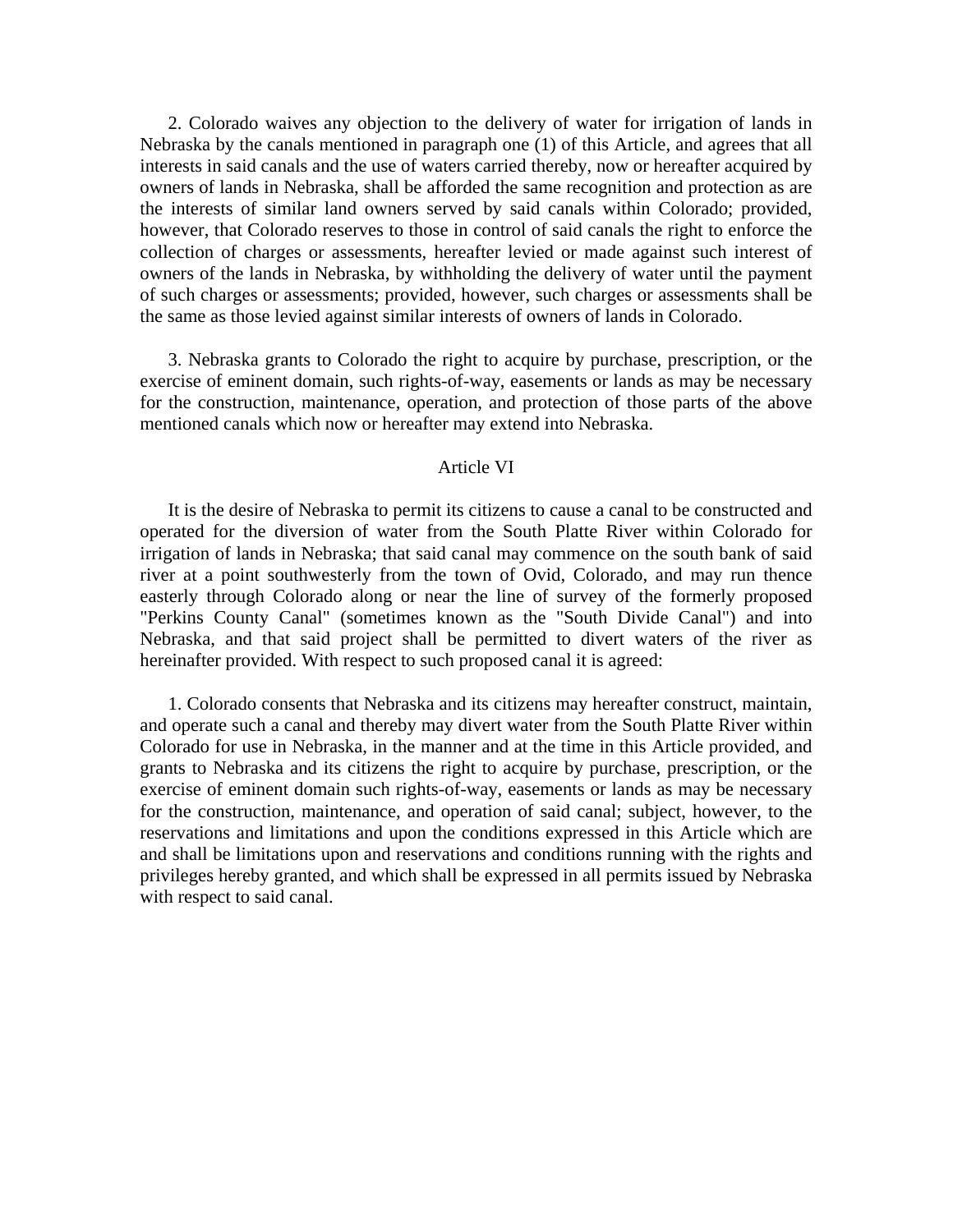2. The net future flow of the Lower Section of the South Platte River, which may remain after supplying all present and future appropriations from the Upper Section, and after supplying all appropriations from the Lower Section perfected prior to the seventeenth day of December, 1921, and after supplying the additional future appropriations in the Lower Section for the benefit of which a prior and preferred use of thirty-five thousand acre-feet of water is reserved by subparagraph (a) of this Article, may be diverted by said canal between the fifteenth day of October of any year and the first day of April of the next succeeding year subject to the following reservations, limitations and conditions:

(a) In addition to the water now diverted from the Lower Section of the river by present perfected appropriations, Colorado hereby reserves the prior, preferred and superior right to store, use and to have in storage in readiness for use on and after the first day of April in each year, an aggregate of thirty-five thousand acre-feet of water to be diverted from the flow of the river in the Lower Section between the fifteenth day of October of each year and the first day of April of the next succeeding year, without regard to the manner or time of making such future uses, and diversions of water by said Nebraska canal shall in no manner impair or interfere with the exercise by Colorado of the right of future use of the water hereby reserved.

(b) Subject at all times to the reservation made by subparagraph (a) and to the other provisions of this Article, said proposed canal shall be entitled to divert five hundred cubic feet of water per second of time from the flow of the river in the Lower Sections, as of priority of appropriation of date December 17, 1921, only between the fifteenth day of October of any year and the first day of April of the next succeeding year upon the express condition that the right to so divert water is and shall be limited exclusively to said annual period and shall not constitute the basis for any claim to water necessary to supply all present and future appropriations in the Upper Section or present appropriations in the Lower Section and those hereafter to be made therein as provided in subparagraph (a).

3. Neither this compact nor the construction and operation of such a canal nor the diversion, carriage and application of water thereby shall vest in Nebraska, or in those in charge or control of said canal or in the users of water therefrom, any prior, preferred or superior servitude upon or claim or right to the use of any water of the South Platte River in Colorado from the first day of April to the fifteenth day of October of any year or against any present or future appropriator or use of water from said river in Colorado during said period of every year, and Nebraska specifically waives any such claims and agrees that the same shall never be made or asserted. Any surplus waters of the river, which otherwise would flow past the Interstate Station during such period of any year after supplying all present and future diversions by Colorado, may be diverted by such a canal, subject to the other provisions and conditions of this Article.

4. Diversion of water by said canal shall not diminish the flow necessary to pass the Interstate Station to satisfy superior claims of users of water from the river in Nebraska.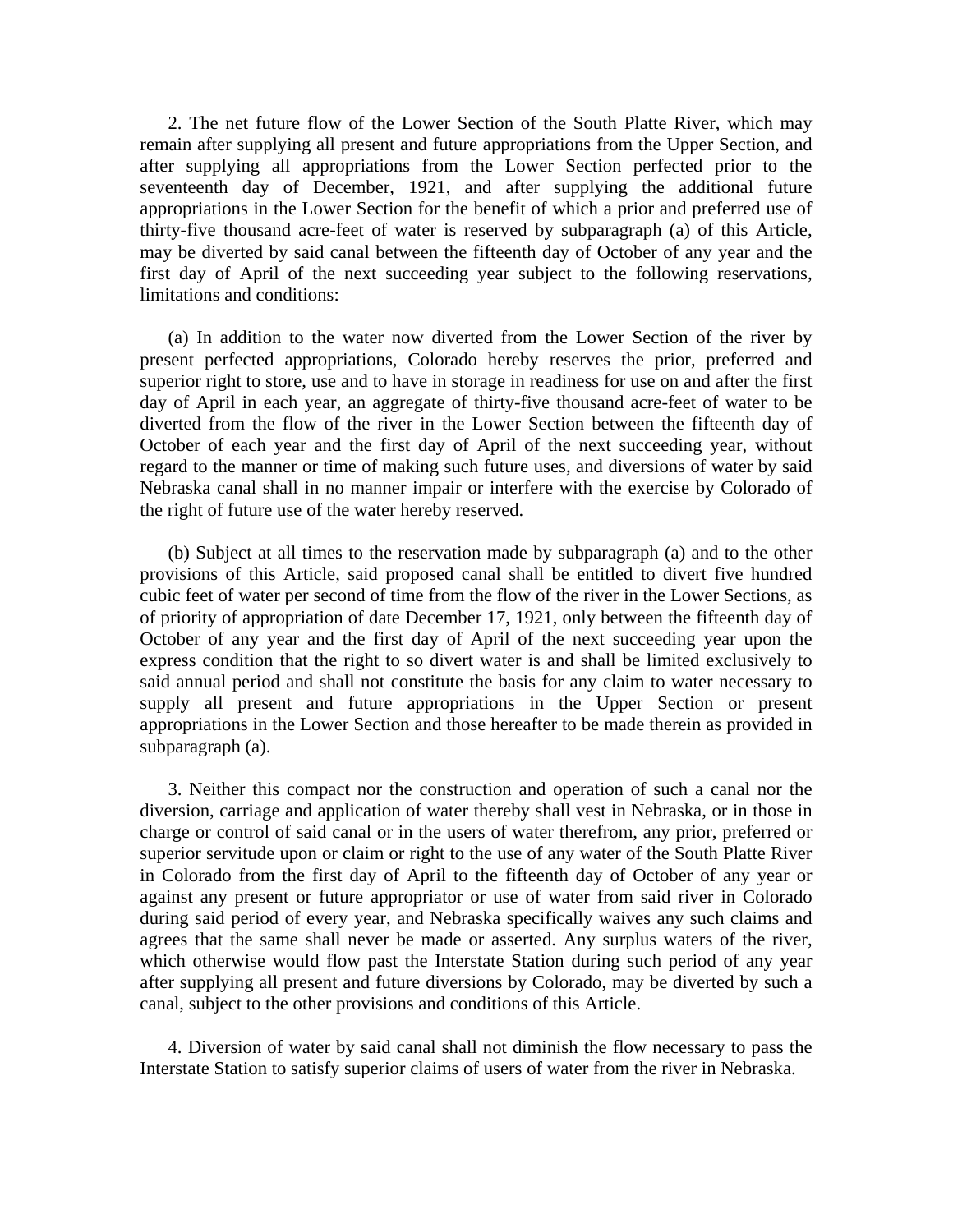5. No appropriations of water from the South Platte River by any other canal within Colorado shall be transferred to said canal or be claimed or asserted for diversion and carriage for use on lands in Nebraska.

6. Nebraska shall have the right to regulate diversions of water by said canal for the purposes of protecting other diversions from the South Platte River within Nebraska and of avoiding violations of the provisions of Article IV; but Colorado reserves the right at all times to regulate and control the diversions by said canal to the extent necessary for the protection of all appropriations and diversions within Colorado or necessary to maintain the flow at the Interstate Stations as provided by Article IV of this compact.

## Article VII

Nebraska agrees that compliance by Colorado with the provisions of this compact and the delivery of water in accordance with its terms shall relieve Colorado from any further or additional demand or claim by Nebraska upon the waters of the South Platte River within Colorado.

#### Article VIII

Whenever any official of either State is designated herein to perform any duty under this compact, such designation shall be interpreted to include the state official or officials upon whom the duties now performed by such official may hereafter devolve, and it shall be the duty of the officials of the State of Colorado charged with the duty of the distribution of the waters of the South Platte River for irrigation purposes, to make deliveries of water at the Interstate Station in compliance with this compact without necessity of enactment of special statutes for such purposes by the General Assembly of the State of Colorado.

## Article IX

The physical and other conditions peculiar to the South Platte River and to the territory drained and served thereby constitute the basis for this compact and neither of the signatory States hereby concedes the establishment of any general principle or precedent with respect to other interstate streams.